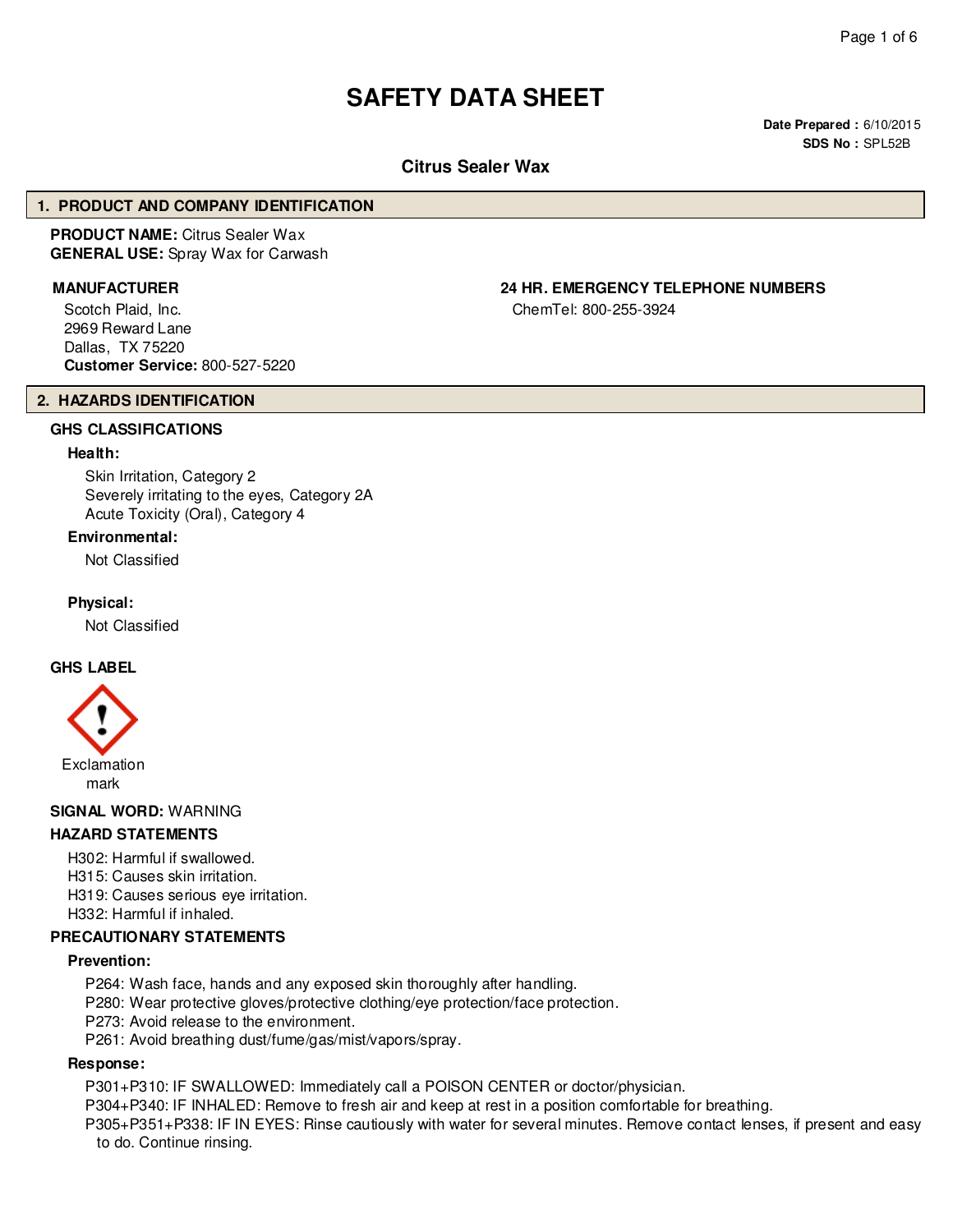P332+P313: If skin irritation occurs: Get medical advice/attention. P362: Take off contaminated clothing and wash before reuse.

#### **Storage:**

P234: Keep only in original container.

P102: Keep out of reach of children.

## **Disposal:**

P501: Dispose of contents/container to an approved waste disposal plant.

## **POTENTIAL HEALTH EFFECTS**

**EYES:** Contact causes severe eye irritation.

**SKIN:** Causes skin irritation

**INGESTION:** May cause irritation of the mucous membranes.

**INHALATION:** May cause respiratory tract irritation.

## **3. COMPOSITION / INFORMATION ON INGREDIENTS**

| l Chemical Name                                                 | $Wt.\%$ | <b>CAS</b>         |
|-----------------------------------------------------------------|---------|--------------------|
| Distillates (petroleum), Straight Run Middle                    |         | 10 - 20 64741-44-2 |
| Quaternary Ammonium Compounds, Dicocoalkyl, Dimethyl, Chlorides |         | 10 - 20 61789-77-3 |
| 2- Butoxyethanol                                                | 5 - 10  | 111-76-2           |
| 2-Propanol                                                      | $1 - 5$ | 67-63-0            |

#### **4. FIRST AID MEASURES**

**EYES:** Hold eyelids apart and flush eyes with plenty of water for at least 15 minutes.

**SKIN:** Wash with soap and water. Get medical attention if irritation develops or persists.

**INGESTION:** Do NOT induce vomiting. Never give anything by mouth to an unconscious person. Rinse mouth with water. Consult a physician.

**INHALATION:** Remove victim to fresh air. If irritation persists, get medical attention.

## **SIGNS AND SYMPTOMS OF OVEREXPOSURE**

**EYES:** Contact causes serious eye irritation.

**SKIN:** Contact causes skin irritation.

**INGESTION:** May cause headache and nausea.

**INHALATION:** May cause drowsiness and/or dizziness.

**ACUTE TOXICITY:** Eye contact may cause stinging, tearing, redness and blurred vision. Skin contact may cause redness and irritation.

**CHRONIC EFFECTS:** Repeated or prolonged exposure to the skin may cause dermatitis. Ingestion may cause nausea, weakness and central nervous systems effects.

**NOTES TO PHYSICIAN:** Treat symptomatically

## **5. FIRE FIGHTING MEASURES**

**EXTINGUISHING MEDIA:** Use dry chemical, carbon dioxide, water spray (fog) or foam when fighting fires involving this material. **HAZARDOUS COMBUSTION PRODUCTS:** Oxides of carbon, nitrogen and hydrocarbons.

**FIRE FIGHTING EQUIPMENT:** Use personal protective equipment

## **6. ACCIDENTAL RELEASE MEASURES**

**SMALL SPILL:** After removal, flush contaminated area thoroughly with water.

**LARGE SPILL:** Dike spilled material or otherwise contain material to ensure runoff does not reach into soil, ditches, sewers and / or groundwater. Transfer material into suitable containers for proper disposal in accordance with local, state and federal regulations.

#### **ENVIRONMENTAL PRECAUTIONS**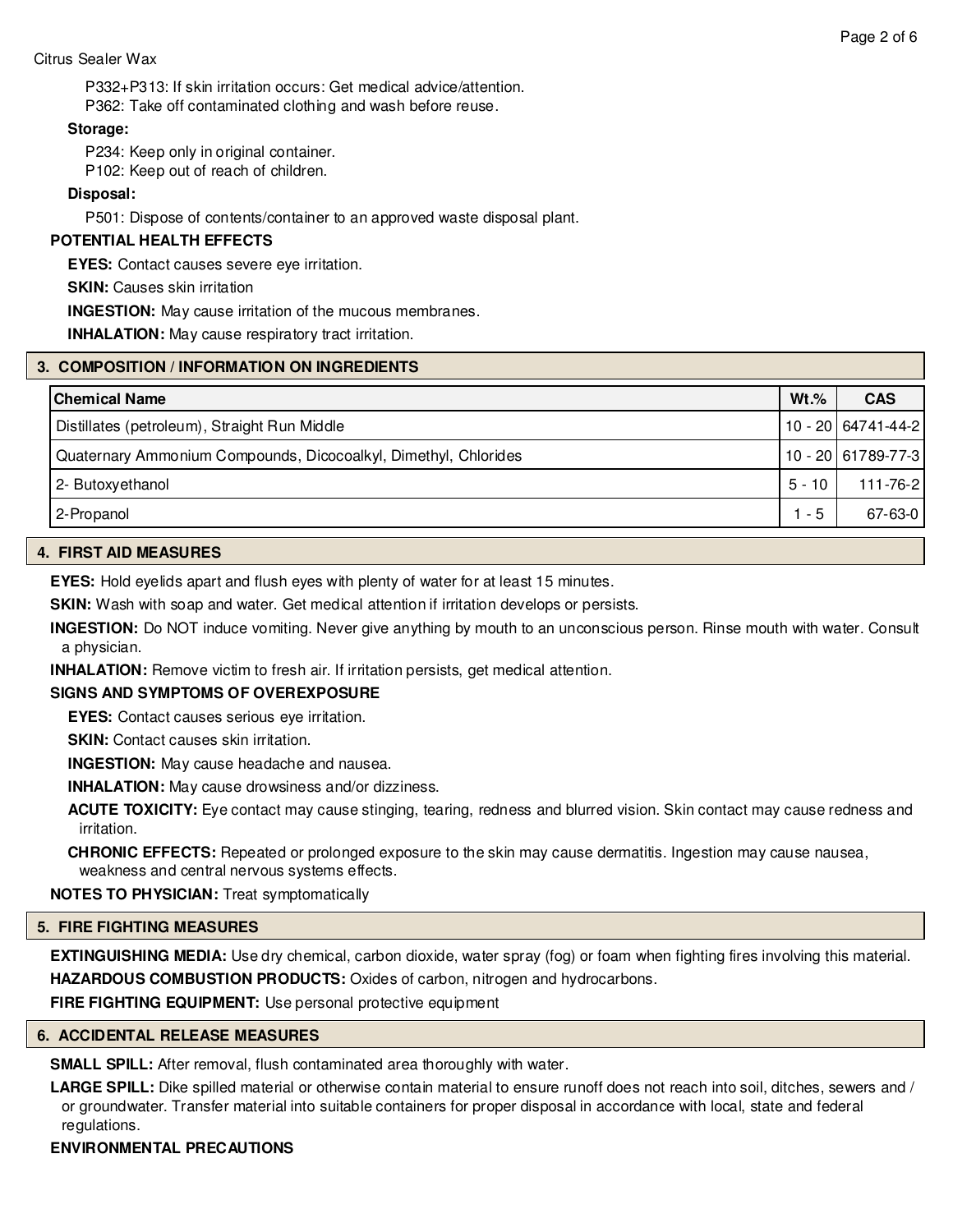**WATER SPILL:** Do not allow material to contaminate waterways.

**LAND SPILL:** Do not allow material to contaminate the soil.

**GENERAL PROCEDURES:** Ensure clean-up is conducted by trained personnel only. Refer to protective measures listed in Sections 7 and 8.

**SPECIAL PROTECTIVE EQUIPMENT:** For personal protection see section 8.

# **7. HANDLING AND STORAGE**

**GENERAL PROCEDURES:** Handle in accordance with good industrial hygiene and safety procedures. Use personal protection recommended in Section 8. Follow all product label instructions.

**HANDLING:** Follow all SDS/label precautions even after container is emptied because it may retain product residues.

**STORAGE:** Keep out of reach of children. Store in original container in a cool, dry and well ventilated area.

# **8. EXPOSURE CONTROLS / PERSONAL PROTECTION**

## **EXPOSURE GUIDELINES**

| OSHA HAZARDOUS COMPONENTS (29 CFR1910.1200)  |             |                        |                   |                  |                   |                     |                   |
|----------------------------------------------|-------------|------------------------|-------------------|------------------|-------------------|---------------------|-------------------|
|                                              |             | <b>EXPOSURE LIMITS</b> |                   |                  |                   |                     |                   |
|                                              |             | <b>OSHA PEL</b>        |                   | <b>ACGIH TLV</b> |                   | <b>Supplier OEL</b> |                   |
| <b>Chemical Name</b>                         |             | ppm                    | mg/m <sup>3</sup> | ppm              | mg/m <sup>3</sup> | ppm                 | mg/m <sup>3</sup> |
| Distillates (petroleum), Straight Run Middle | <b>TWA</b>  |                        |                   |                  | 200               |                     |                   |
| 2- Butoxyethanol                             | <b>TWA</b>  | 50                     | 240               | 20               | 97                | NL.                 | <b>NL</b>         |
|                                              | <b>STEL</b> |                        |                   |                  |                   | <b>NL</b>           | <b>NL</b>         |
| 2-Propanol                                   | <b>TWA</b>  | 400                    | 980               | 200              | 490               | NL.                 | <b>NL</b>         |
|                                              | <b>STEL</b> |                        |                   | 400              | 960               | NL                  | <b>NL</b>         |

**ENGINEERING CONTROLS:** None usually needed.

# **PERSONAL PROTECTIVE EQUIPMENT**

**EYES AND FACE:** Safety glasses with side shields.

**SKIN:** Chemical resistant gloves.

**RESPIRATORY:** No personal respiratory equipment normally required.

**PROTECTIVE CLOTHING:** Wear suitable protective clothing to prevent contact with skin.

**WORK HYGIENIC PRACTICES:** Wash contaminated clothing before reuse. Wash face, hands and any exposed skin thoroughly after handling.

**OTHER USE PRECAUTIONS:** Protective clothing and equipment should be in accordance with 29 CFR 1910.132 and 1910.133.

# **9. PHYSICAL AND CHEMICAL PROPERTIES**

**PHYSICAL STATE:** Liquid **ODOR:** Citrus **ODOR THRESHOLD:** Not determined for this mixture. **APPEARANCE:** Clear liquid **COLOR:** Blue **pH:** 7.5 to 9.0 (full strength) PERCENT VOLATILE: (w/w) 60-70% mostly as water. **FLASH POINT AND METHOD:** > 100°C (210°F) Open Cup **Notes:** Does not sustain combustion. **FLAMMABLE LIMITS:** Not determined for this mixture. **AUTOIGNITION TEMPERATURE:** Not determined for this mixture. **VAPOR PRESSURE:** Not determined for this mixture.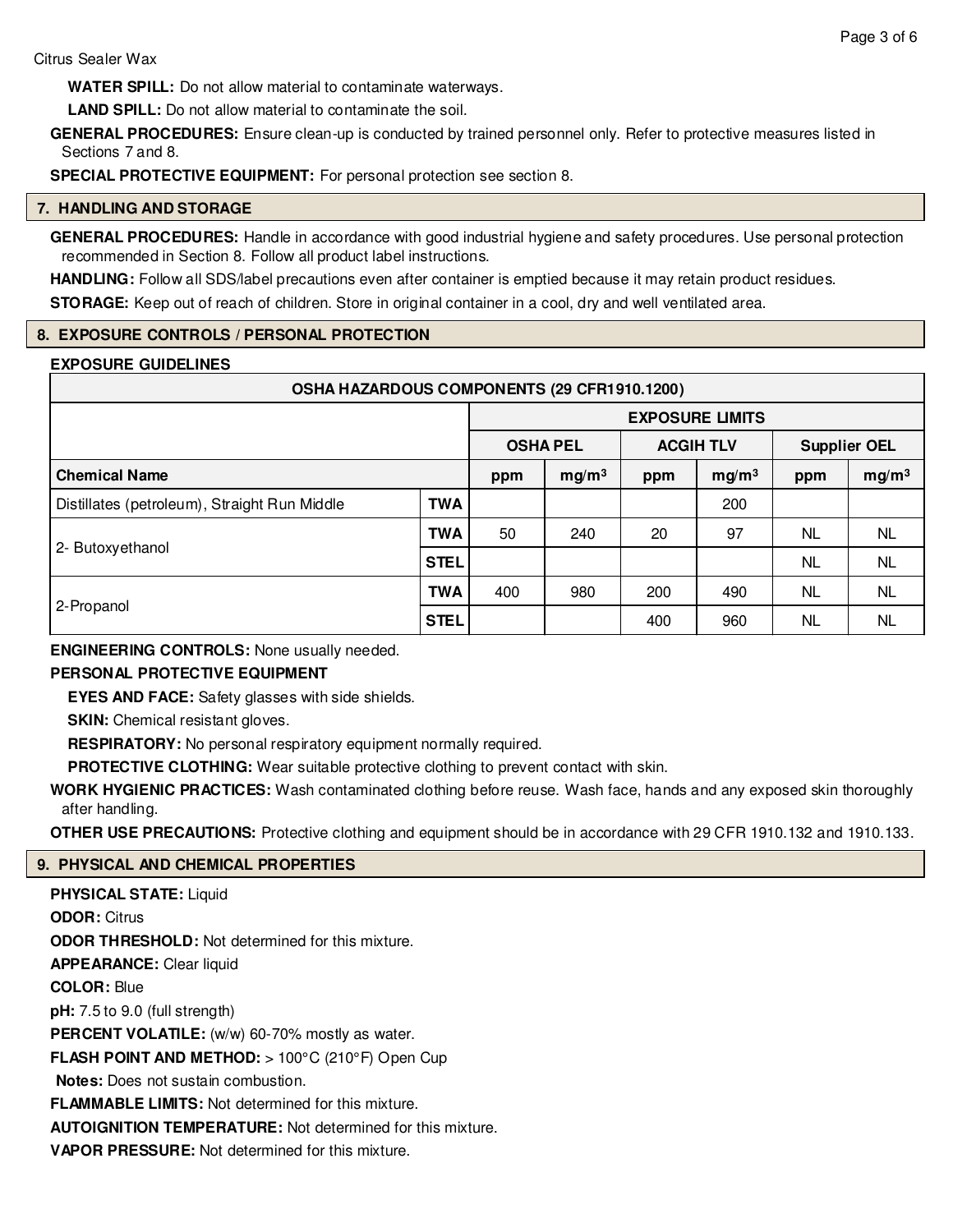**VAPOR DENSITY:** Not determined for this mixture.

**BOILING POINT:** (180°F) to (220°F)

**FREEZING POINT:** Not determined for this mixture.

**THERMAL DECOMPOSITION:** Not determined for this mixture.

**SOLUBILITY IN WATER:** Complete

**EVAPORATION RATE:** Not determined for this mixture.

**SPECIFIC GRAVITY:** 0.95 to 0.96 g/ml

**VISCOSITY:** Not determined for this mixture.

**(VOC):** 15.000 to 25.000 (Weight %)

**OXIDIZING PROPERTIES:** This product is not classified as oxidizing

# **10. STABILITY AND REACTIVITY**

**REACTIVITY:** Stable under normal conditions.

**HAZARDOUS POLYMERIZATION:** Will not occur.

**STABILITY:** Stable under normal conditions.

**CONDITIONS TO AVOID:** Excessive heat or cold.

**POSSIBILITY OF HAZARDOUS REACTIONS:** No dangerous reaction known under conditions of normal use.

**HAZARDOUS DECOMPOSITION PRODUCTS:** Oxides of carbon and hydrocarbons.

**INCOMPATIBLE MATERIALS:** Strong oxidizing agents, acids and bases.

# **11. TOXICOLOGICAL INFORMATION**

# **ACUTE**

| <b>Chemical Name</b>                                               | ORAL $LD_{50}$          | <b>DERMAL LD<sub>50</sub></b> | <b>INHALATION</b><br>$LC_{50}$ |
|--------------------------------------------------------------------|-------------------------|-------------------------------|--------------------------------|
| Distillates (petroleum), Straight Run Middle                       | $> 5000$ mg/kg<br>(rat) | $>$ 2000 mg/kg<br>(rabbit)    | No data                        |
| Quaternary Ammonium Compounds, Dicocoalkyl, Dimethyl,<br>Chlorides | No data                 | No data                       | No data                        |
| 2- Butoxyethanol                                                   | $1300$ mg/kg<br>(rat)   | $>$ 2000 mg/kg<br>(rat)       | 4.9 mg/l $(rat)$<br>Aerosol    |
| 2-Propanol                                                         | 4710 mg/kg<br>(rat)     | 6290 mg/kg<br>(rabbit)        | 16000 ppm (rat) $ $            |

**EYE EFFECTS:** Causes serious eye irrtation.

**SKIN EFFECTS:** May cause skin irritation.

**CHRONIC:** Long term or repeated exposure to this product defats the skin.

**SUBCHRONIC:** This product is irritating to the eyes and respiratory tract. This product may cause central nervous system effects. **CARCINOGENICITY**

| <b>Chemical Name</b> | <b>IARC</b><br><b>Status</b> | <b>Other</b>         |
|----------------------|------------------------------|----------------------|
| 2- Butoxyethanol     | Group 3                      | <b>ACGIH</b><br>(A3) |

**IARC:** IARC (Group 3) components are "not classifiable as human carcinogens"

**NTP:** No ingredient in this product is present at levels greater than or equal to 0.1% is identified as a known or anticipated carcinogen by NTP.

**OSHA:** No ingredient in this product is present at levels greater than or equal to 0.1% is identified as a carcinogen or potential carcinogen by OSHA.

**Notes:** ACGIH (A3) - Animal Carcinogen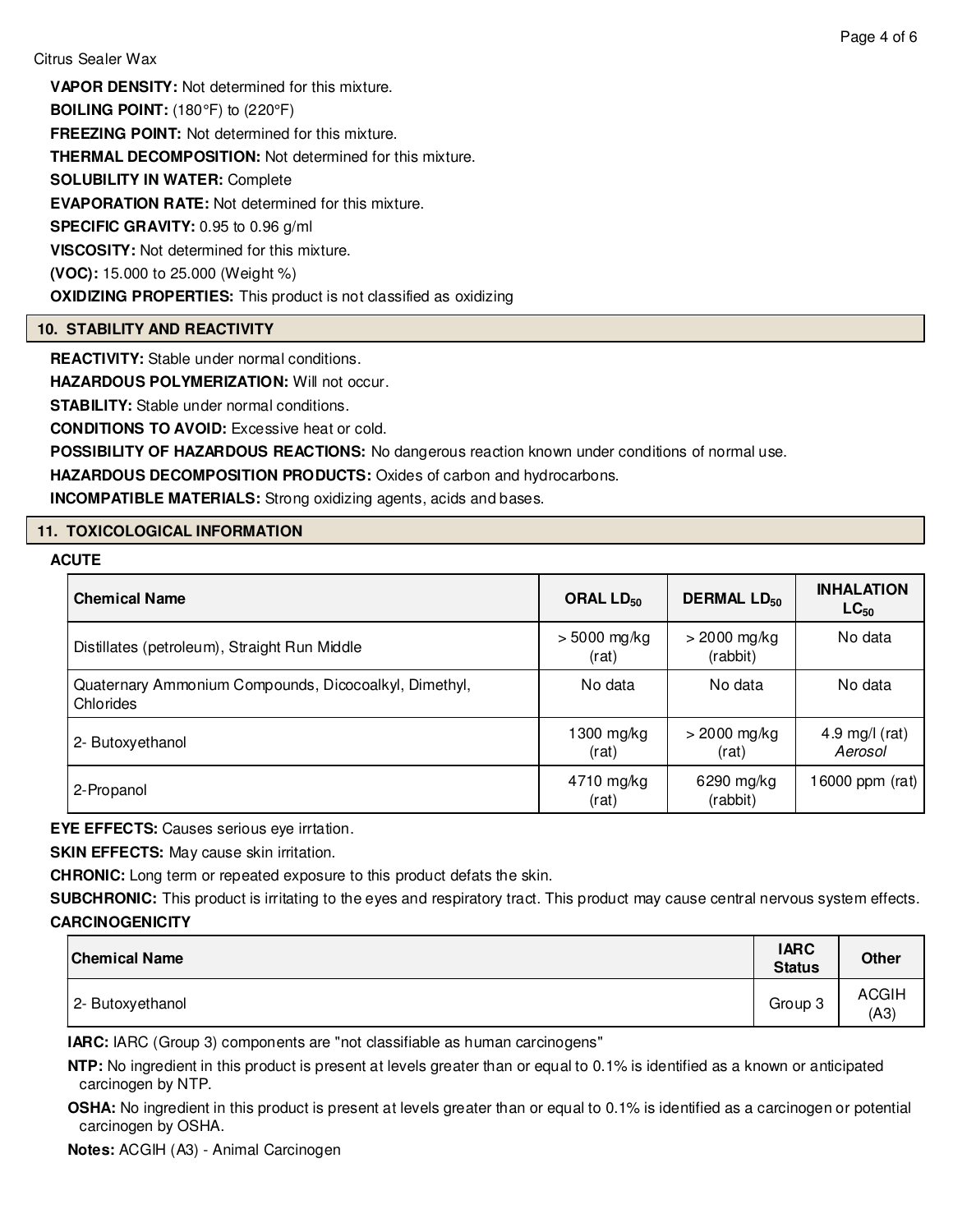**IRRITATION:** Skin and eye irritation.

**GENETIC EFFECTS:** Not determined for this mixture.

**REPRODUCTIVE EFFECTS:** Not determined for this mixture.

**TARGET ORGANS:** Contains material which may cause damage to the following organs: central nervous system.

**TERATOGENIC EFFECTS:** Not determined for this mixture.

**MUTAGENICITY:** Not determined for this mixture.

# **12. ECOLOGICAL INFORMATION**

**ECOTOXICOLOGICAL INFORMATION:** This product is not classified as environmentally hazardous. However, this does not exclude the possibility that large or frequent spills can have a harmful or damaging effect on the environment.

**BIOACCUMULATION/ACCUMULATION:** The potential for bioconcentration in organisms is low.

# **AQUATIC TOXICITY (ACUTE)**

**96-HOUR LC50:** Not determined for this mixture.

**48-HOUR EC50:** Not determined for this mixture.

**96-HOUR EC50:** Not determined for this mixture.

**CHEMICAL FATE INFORMATION:** Not determined for this mixture.

# **13. DISPOSAL CONSIDERATIONS**

**DISPOSAL METHOD:** Follow all Federal, State and Local Regulations appropriate for this material.

**PRODUCT DISPOSAL:** Wastewater resulting from this product should be directed to a proper waste water treatment facility.

**EMPTY CONTAINER:** Empty containers should be taken to an approved waste handling site for recycling or disposal. Do not reuse empty containers.

# **14. TRANSPORT INFORMATION**

# **DOT (DEPARTMENT OF TRANSPORTATION)**

**PROPER SHIPPING NAME:** Not dangerous goods.

# **ROAD AND RAIL (ADR/RID)**

**PROPER SHIPPING NAME:** Not dangerous goods.

# **15. REGULATORY INFORMATION**

# **UNITED STATES**

# **SARA TITLE III (SUPERFUND AMENDMENTS AND REAUTHORIZATION ACT)**

**311/312 HAZARD CATEGORIES:** Fire Hazard, Acute Health Hazard, Chronic Health Hazard

# **FIRE:** Yes **PRESSURE GENERATING:** No **REACTIVITY:** No **ACUTE:** Yes **CHRONIC:** Yes

# **EPCRA SECTION 313 SUPPLIER NOTIFICATION**

| <b>Chemical Name</b> | $Wt.\%$ | <b>CAS</b>        |
|----------------------|---------|-------------------|
| 2- Butoxyethanol     |         | 5 - 10   111-76-2 |
| 2-Propanol           | - 5     | $67 - 63 - 0$     |

# **302/304 EMERGENCY PLANNING**

**EMERGENCY PLAN:** No chemicals in this product are subject to the reporting requirements of SARA Title III, Section 302.

# **CERCLA (COMPREHENSIVE ENVIRONMENTAL RESPONSE, COMPENSATION, AND LIABILITY ACT)**

**CERCLA REGULATORY:** Not listed.

# **TSCA (TOXIC SUBSTANCE CONTROL ACT)**

**TSCA REGULATORY:** All ingredients are listed.

**CALIFORNIA PROPOSITION 65:** This product contains trace amounts of Ethylene Oxide. CAS# 75-21-8

**OSHA HAZARD COMM. RULE:** This product is a "Hazardous Chemical" as defined by the OSHA Hazard Communication